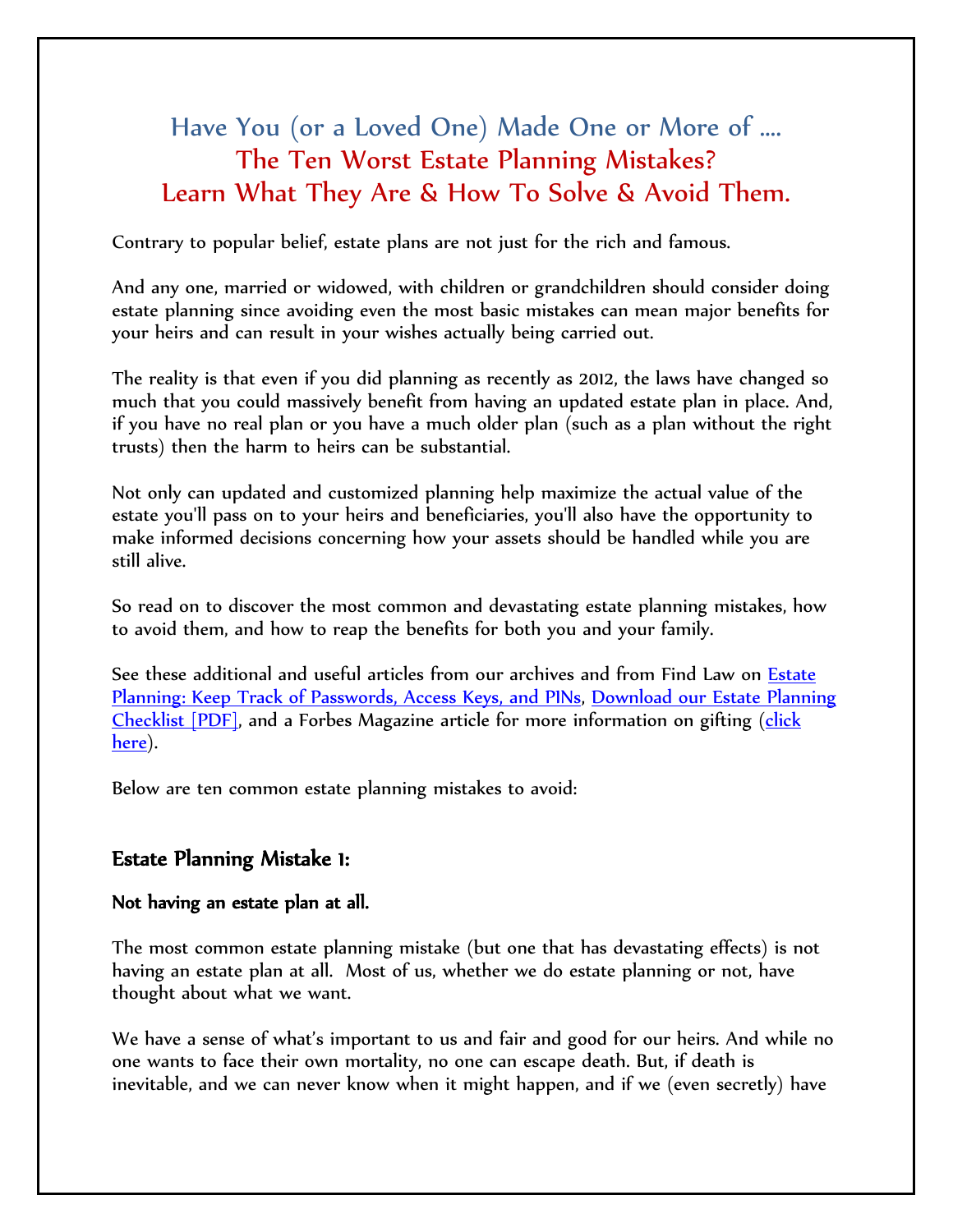thought about our desires, then it's actually painful to avoid planning. And, planning makes it more likely that our wishes will be known and followed.

It minimizes taxes and expenses, and it makes us feel like we have done our duty to our family and/or other heirs – such as charities or charitable causes.

Solving the problem: Find an experienced legal and estate planning professional, preferably someone located near you (as adding travel to the list of barriers doesn't really help), who works with other families like yours, and/or individuals like you. Get that law firm's estate planning questionnaire [\(click here for our EPQ\)](http://www.paestateplanners.com/library/utbf-estate-planning-questionnaire.cfm) and work through it (it will get you going in the right direction and thinking about the right questions). Find one that offers a free or reasonable initial meeting (good planners tend to be a bit more expensive than a general practice attorney and might have a little wait for the appointment…remember they're good so people seek them out).

Finally, make an appointment. That way, your brain knows you're serious and you get momentum. Before you know it you'll have an estate plan including wills, trusts, powers of attorney and the other essentials. And when you do you'll actually feel better.

## Estate Planning Mistake 2:

#### Not updating your will trust or estate plan.

There are many changes that can take place within a family or business structure, such as births, deaths, divorces, new business structures or ventures, changes in estate, tax, and inheritance tax laws and new property acquisitions. Therefore, to ensure the assets you leave behind are given to those you intend, it is wise to perform a periodic update of your will, trust, beneficiary designations, and overall estate plan when these changes take place.

In fact, there have been so many changes in recent years, that even an estate plan completed in 2012 or before might be out of date, obsolete, or even disadvantageous.

#### Solving the problem:

When you update your plan and/or documents, also make sure that you review whether you should use a will, a revocable trust, and irrevocable trust or some combination of those techniques.

What once worked, at an earlier stage in life, a different level of wealth, or under old laws, may no longer be optimal – or even desirable.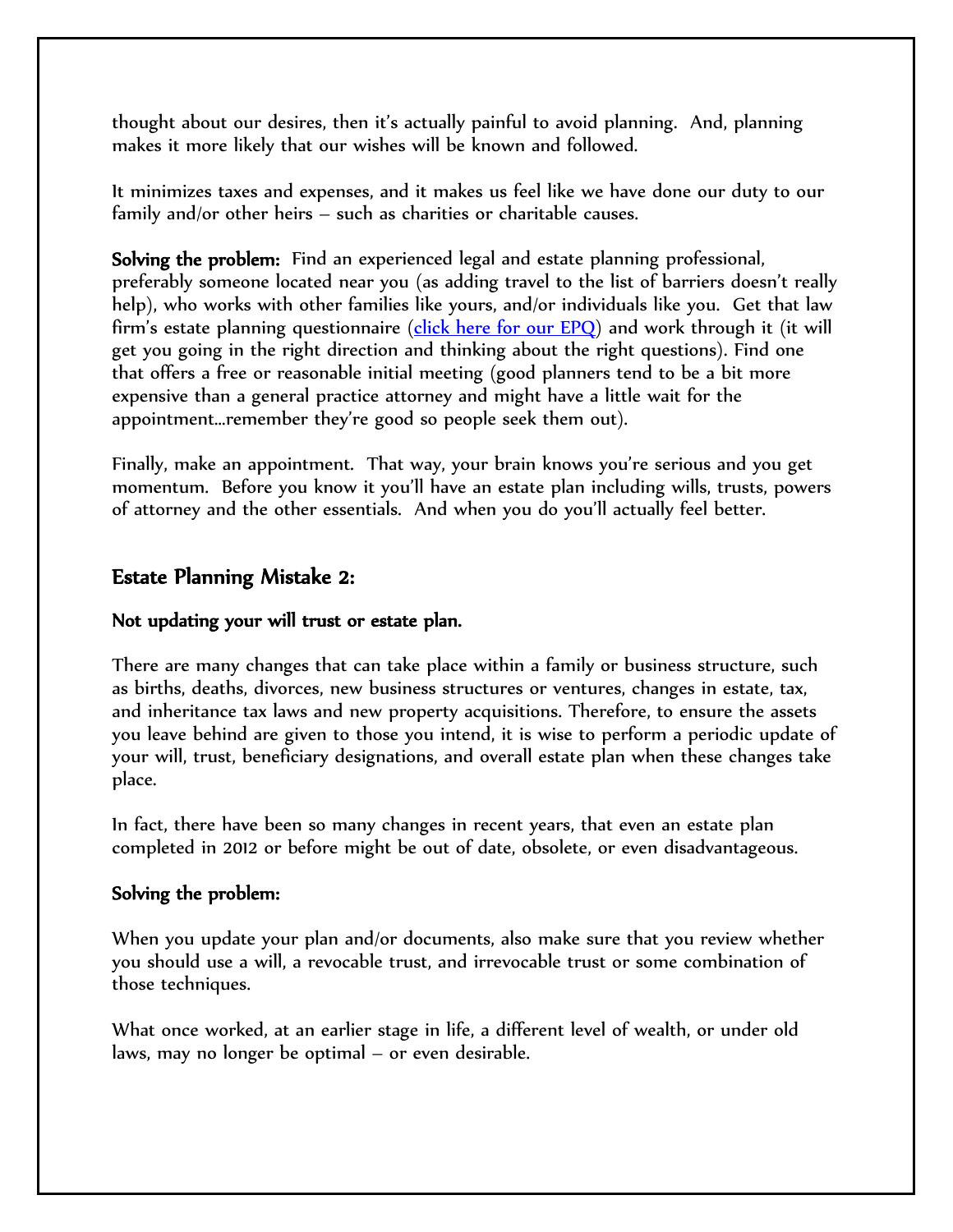Most trust and estate and wealth preservation lawyers and law firms will provide updates to existing clients at a reduced cost rather than charging you the full price of the first plan. However, if you were less than satisfied with the work of your lawyer or if they have retired then finding a new firm may offer real benefits.

Again, make sure that the firm works with other clients that have your goals, level of wealth, or similar issues. Get their [questionnaire](http://www.paestateplanners.com/library/utbf-estate-planning-questionnaire.cfm) and complete it BEFORE you go to the initial appointment.

Being disorganized can make the process more expensive. And knowing, in advance, some people who could serve as executors or trustees and trust protectors as well as having a general sense of percentages of your estates to each heir will probably help to reduce your overall costs.

#### Make that appointment.

It will stop the procrastination and almost everyone notes how much better they feel when they do, or update their planning. To get on our schedule call 610-933-8069.

# Estate Planning Mistake 3:

Not planning for, and protecting yourself from your own disability (otherwise known as "You want your assets to be there if you wake up from a coma.").

Dying is not the only reason to have an estate plan in place. An unexpected or long term disability can often have important consequences to your personal and financial affairs.

Decisions about issues such as: who will handle your finances, raise your children, or make healthcare decisions on your behalf are all extremely important. Therefore it may be necessary to appoint a power of attorney and/or create a living trust to work on your behalf in the event you're unable to do for yourself.

Most spouses think, incorrectly, that they can sell or refinance a home owned jointly, and/or deal with a spouses IRA or  $401(k)$ .

#### But that's incorrect.

Advanced planning can mean the difference between an expensive court monitored guardianship (or a dispute over who gets to make decisions) and a simple, clear and inexpensive solution.

You get to choose.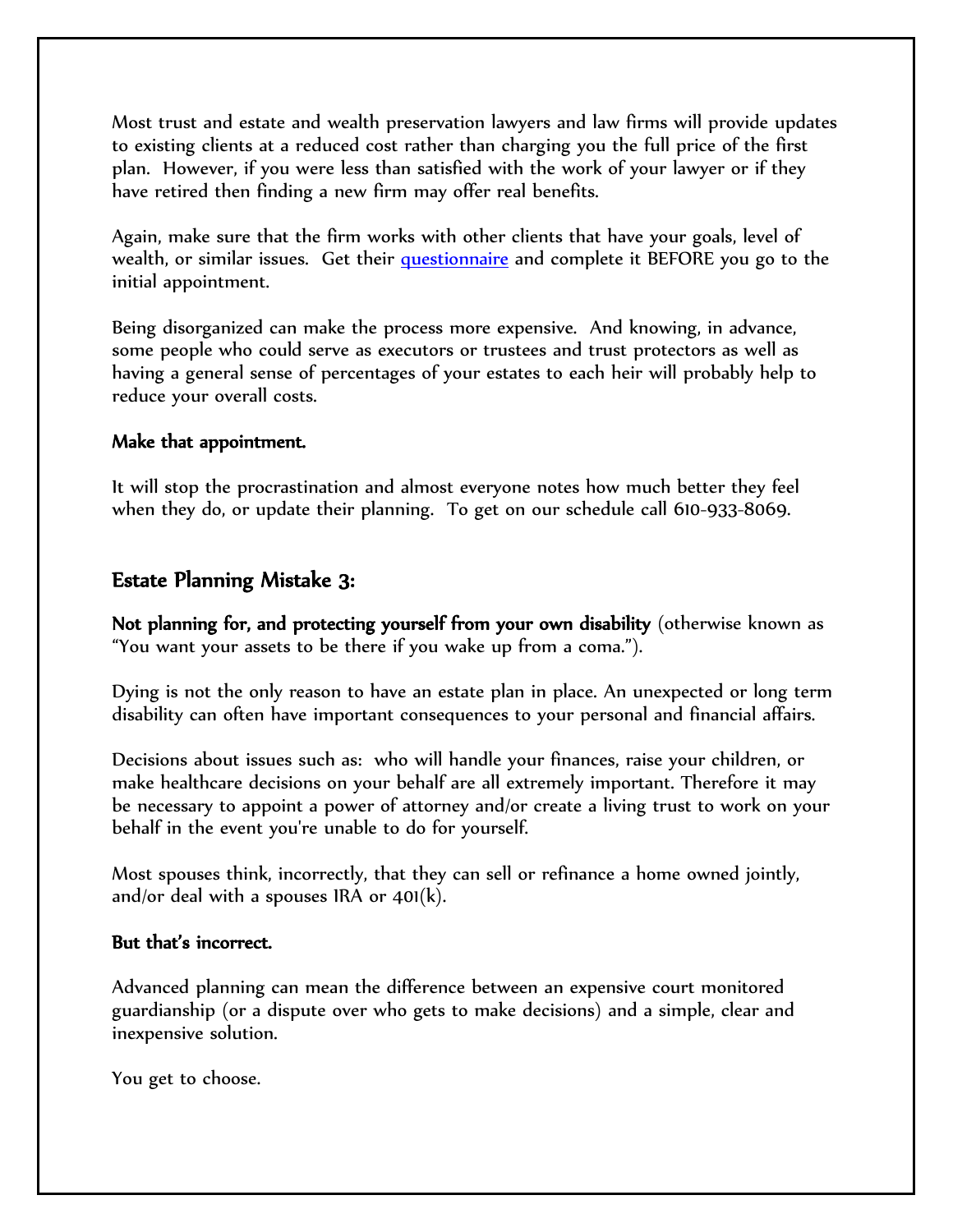#### Your customized solution:

Not all powers of attorney and living wills are the same. But you should address disability planning with an experienced trust and estates or wealth preservation attorney.

In fact, many experienced lawyers in this field include these customized documents in their flat estate planning fees.

Again, better attorneys are often more expensive and harder to get to see on short notice so plan ahead and make an appointment.

And, while cost and a full schedule do not prove legal and estate planning ability, they are factors to consider and to weigh along with ratings from services such as [AVVO](http://www.avvo.com/attorneys/19460-pa-david-frees-436805.html) and the recommendations of trusted friends and family advisers.

If you need to know more you can also get our report: Enhanced Estate Planning. Either click here or call 610-933-8069 for a hard copy.

## Estate Planning Mistake 4:

#### Not doing nursing home planning and considering lifetime gifts to reduce your estate and to protect assets for your heirs.

A common estate planning mistake is failing to do long term care planning, or to consider making lifetime gifts under your estate plan to reduce your estate taxes and ultimately to protect a spouse or heirs from having to spend down all of your assets for nursing home or long term in home care.

#### Multiple Solutions:

According to the Internal Revenue Code, annual gifts up to \$14,000 a year per spouse may be excluded from estate and gift tax.

So, gifts made to individuals, or to family business entities, are currently subject to a \$28,000 exemption from estate tax and in some cases, inheritance taxes at the state level.

As a result, if you can afford to make such gifts without harming your economic security, not only will this result in larger distributions to your heirs but you can positively impact a specific person of your choosing.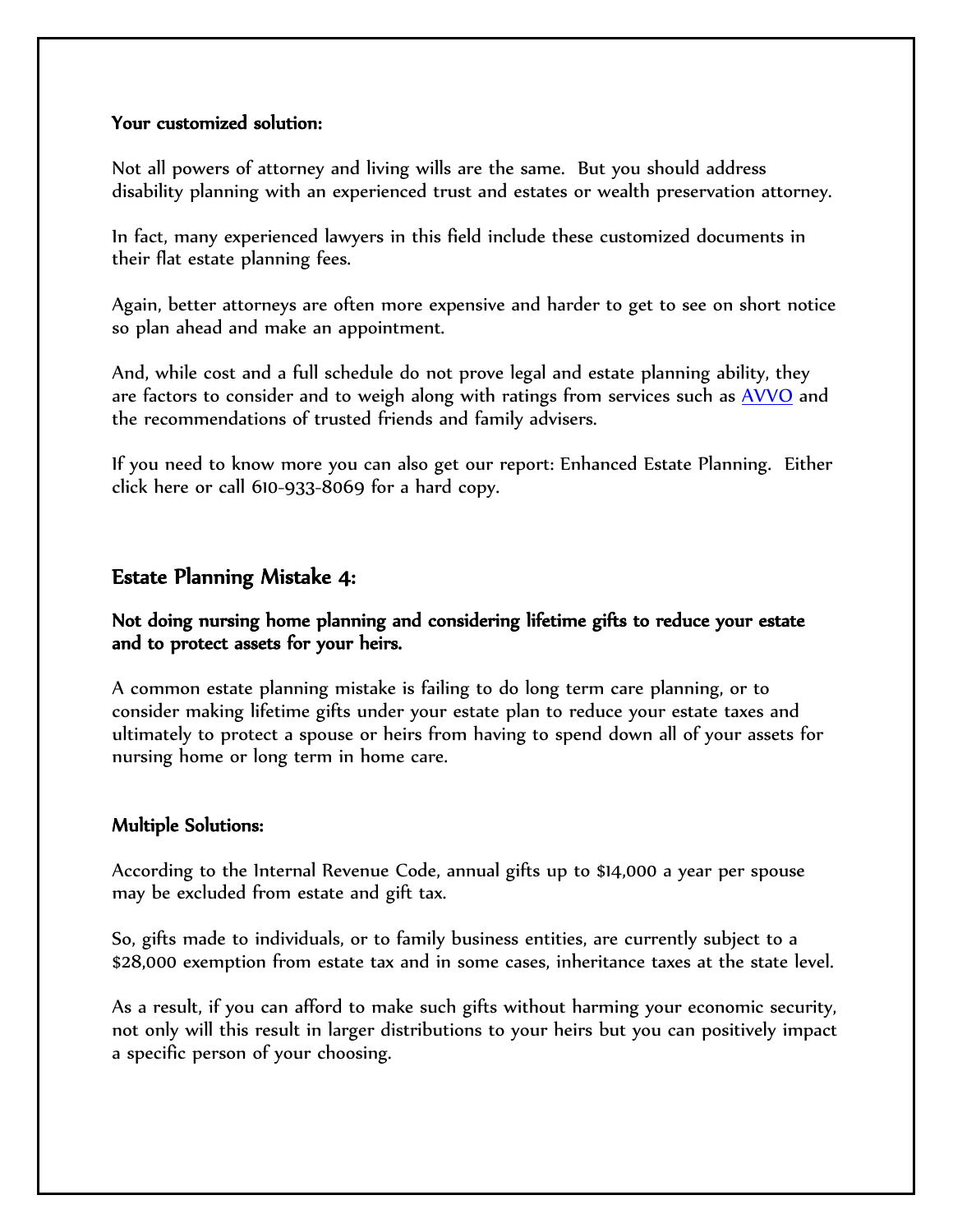Next, you can also help a child or family member to buy a home or to start a business by using part or all of your lifetime exemption (currently \$5,430,000 dollars) to make larger and tax free gifts.

In addition, certain specific and irrevocable trusts can be created to protect your assets from being spent down for your own long term care. However, the common revocable family trust cannot do this and the issues are numerous.

But, a knowledgeable wealth preservation or elder law attorney with experience in Medicaid trusts can guide you through the landmines safely and can protect assets for a non incapacitated spouse and in the long term for children and other heirs.

## BUT BE SURE TO READ MISTAKE 5 BELOW!!!

# Estate Planning Mistake 5:

## Putting your child's name on the deed.

Speaking of gifts, when you put your child's name on the deed to your home, you are essentially giving your child a hefty sized taxable gift (see Mistake #4 above).

While gifts up to \$14,000 are excluded from estate tax, gifts more than \$14,000 per spouse are taxable for gift tax purposes or at the very least eat into your lifetime exemption from federal estate taxes.

Worse yet, they get your basis in the property, so they may end up paying much higher capital gains taxes.

And, if they get sued or divorced, you might end up losing your own home.

In addition, if you're not careful, you might end up disqualifying yourself from Medicaid and long term care.

So, no matter how good your intentions may be to gift the family home to your child, you may very well end up giving him or her (or yourself) a lifetime of financial headaches.

Solutions and Options: Instead, create an estate plan that evaluates the benefits of gifts and that considers transfers of your home or other assets via an inheritance or through a revocable or irrevocable trust depending on your specific goals and objectives.

To find out more about wills and trusts click here for our [report on Enhanced Estate](http://www.paestateplanners.com/reports/the-process-for-protecting-your-legacy-lifestyle-and-your-heirs-from-taxation-lawsuits-and-div.cfm)  [Planning.](http://www.paestateplanners.com/reports/the-process-for-protecting-your-legacy-lifestyle-and-your-heirs-from-taxation-lawsuits-and-div.cfm)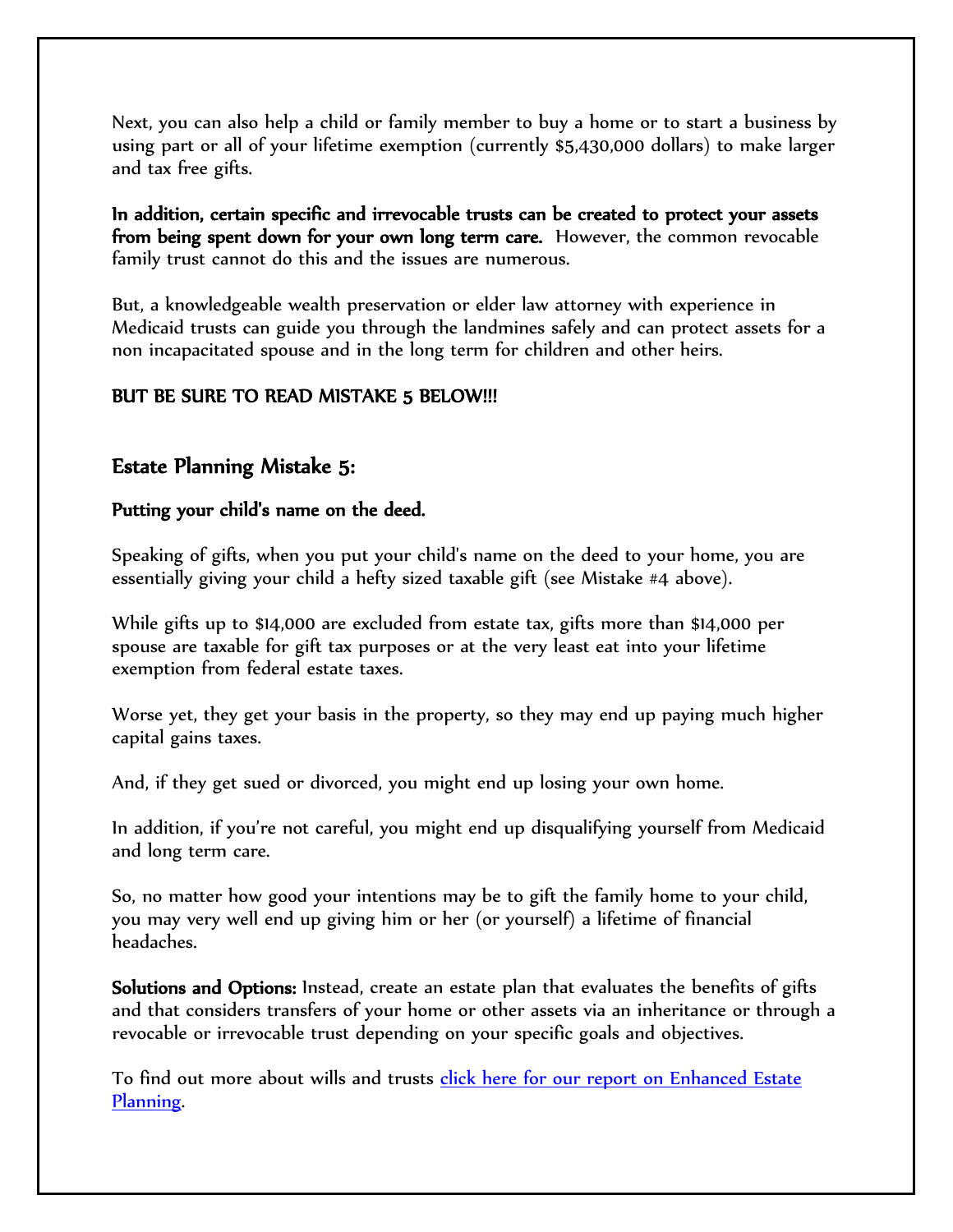To get our monthly Elder Law newsletter, [click here](http://www.paelderlawsolutions.com/) or visit [www.PaElderLawSolutions.com.](http://www.paelderlawsolutions.com/)

## Estate Planning Mistake 6:

Choosing the wrong person to handle your estate, trust, or power of attorney. Sometimes the person you think is the best choice for executor of your estate is not always the case.

For example, while you may think your spouse or child may be best suited to handle the affairs of the estate when you are gone, there may be someone else who is not as personally invested to objectively handle the extensive duties and demands required of an executor, trustee, or guardian.

Surprisingly, this may not always be your spouse or children.

And, having multiple children acting at the same time OR, creating a disputed because one is acting before another can both be problematic in some families.

Another thing to consider is age. An older relative may not be well suited to be the trustee of a long term trust for children or grandchildren.

Solutions and Options: Before making these decisions, it's important to really understand the role of the executor, trustees, agents under a power of attorney, and of the trust protector.

Once you understand these various jobs, it's easier to talk with an experienced attorney about the best options given your specific family situation.

To instantly download our PDF: Enhanced Estate Planning – which explains these and many other issues, *click here*.

To update your will to a trust or to get a trust protector call 610-33-8069 for an appointment.

## Estate Planning Mistake 7:

Not transferring your life insurance policies to a life insurance trust or leaving them directly to heirs.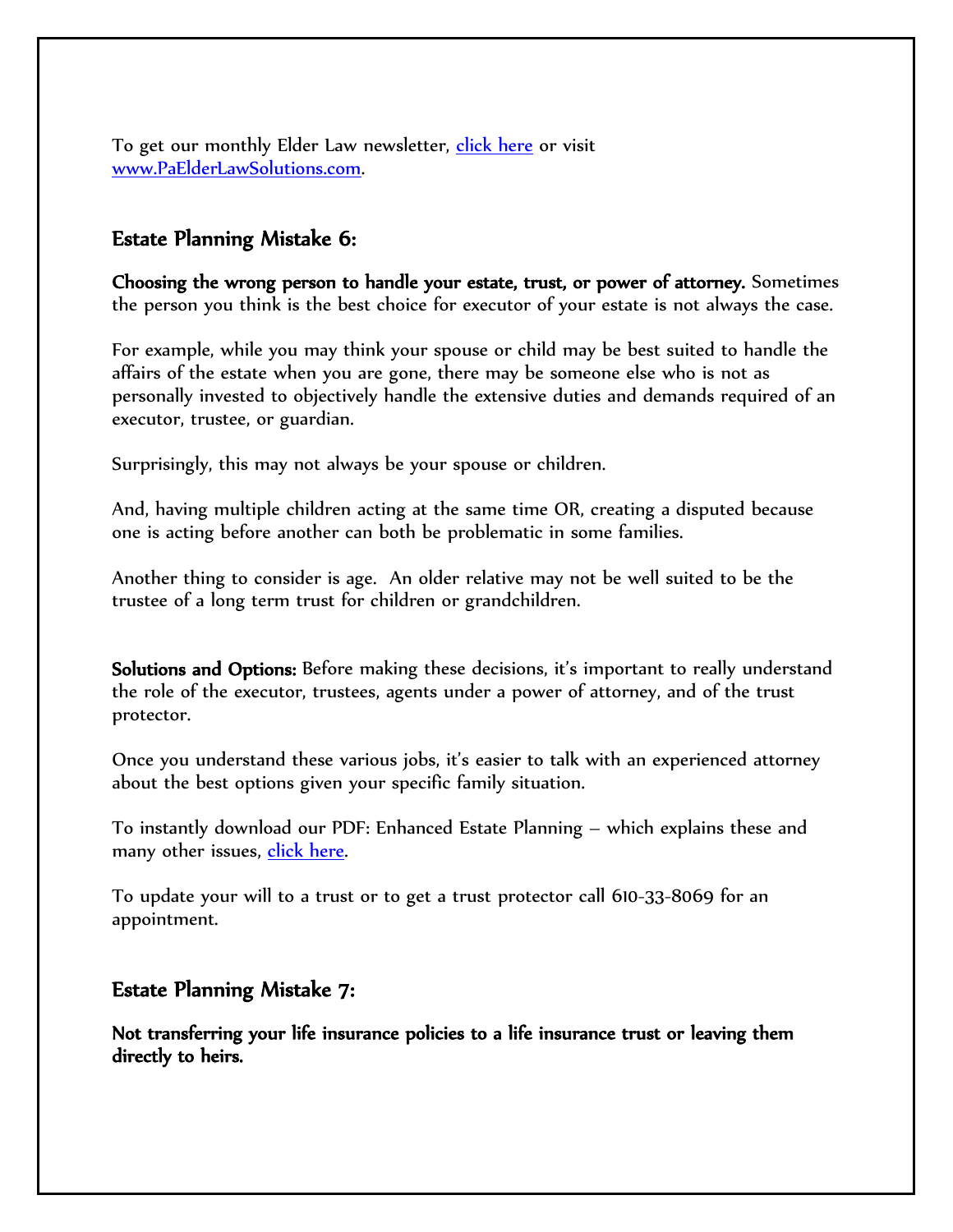Many people don't realize that proceeds from a life insurance policy may be subject to a hefty estate tax when you die, resulting in most of the proceeds going to the IRS instead of your intended beneficiaries.

Furthermore, life insurance proceeds passing through an estate MAY also be available for claims by estate creditors in lawsuits.

Solutions and Options: One way to avoid this easily-overlooked estate planning mistake is to set up a life insurance trust to act as the owner of your life insurance policies. That trust can be either revocable (which will avoid probate fees and some legal claims) or irrevocable (which can also avoid federal estate taxes).

This way you avoid hefty estate taxes being placed on the insurance proceeds, avoid liability to someone suing your estate (from a car accident or other claim) and spare your spouse or beneficiary any undue hardship in waiting up to several months for a pay-out of the insurance proceeds.

You can also protect sizable life insurance proceeds from loss to a divorce or lawsuit against an heir by creating trusts for your spouse, child and/or grandchildren.

To discuss your insurance as part of your estate plan, call 610-933-8069 for a consultation.

# Estate Planning Mistake 8:

## Not taking advantage of the federal exemption (\$5,430,000.00 per spouse).

For married couples, one of the easiest ways to save on estate taxes is to use the federal estate tax exemption for each spouse.

That way, when a spouse dies, instead of losing the deceased spouses individual exemption amount, a portion of the estate will be protected under an exemption trusts and/or disclaimer trusts (also often called credit shelter trusts), or through the new laws of portability.

However, due to changes in the federal estate tax law at the end of 2012, the best practices in this regard have changed radically. In fact, old A/B trusts and other techniques used prior to 2013 may now be harmful to your surviving spouse and/or heirs.

Solutions: Be sure to get a review of any plan done prior to 2013.

And, be sure to ask the lawyer to explain the new rules of "portability" and how trusts can be used to protect assets without imposing higher capital gains taxes. It's a whole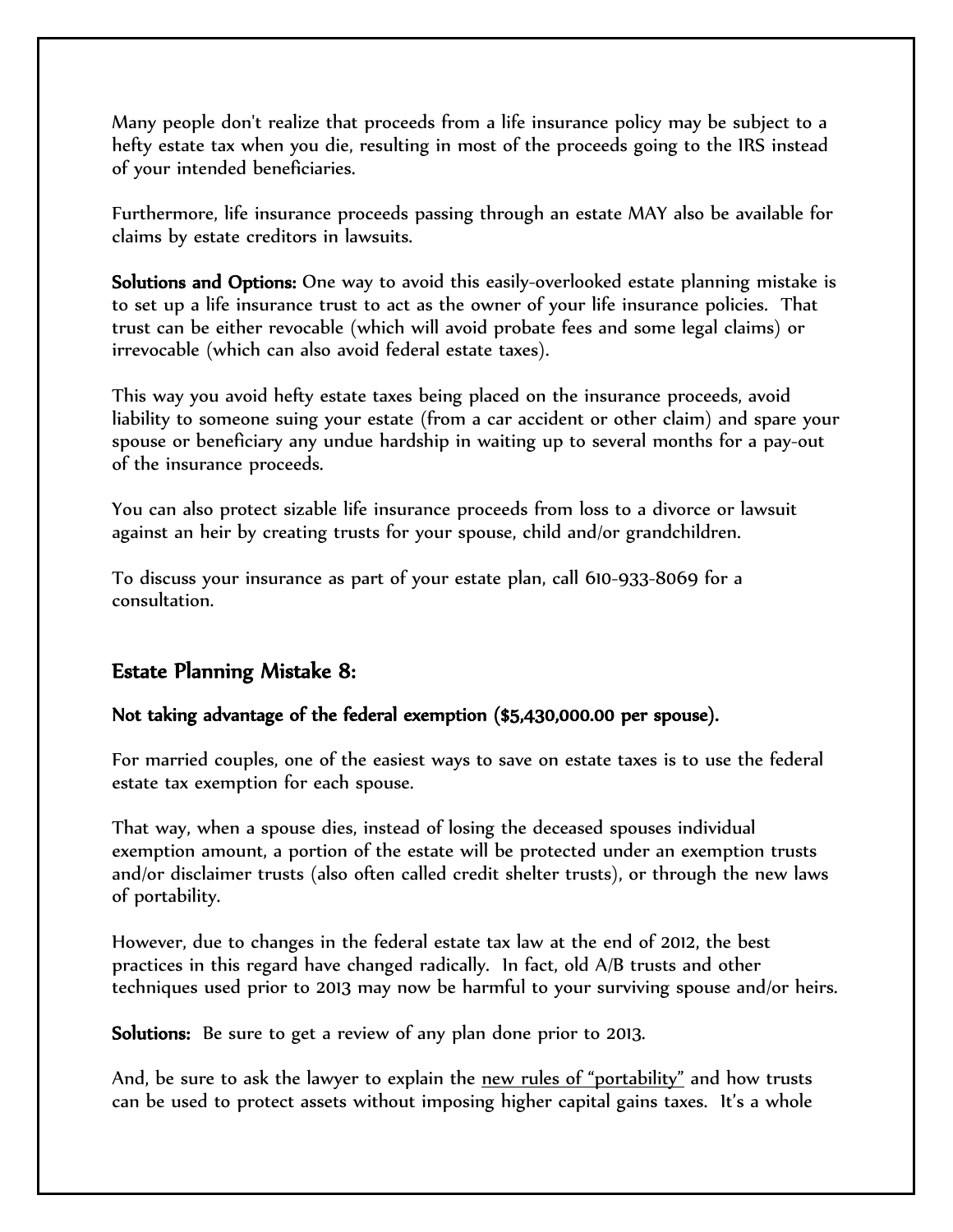new ball game. Make sure that you're playing by the new rules…and believe me, they are finally stable and better than ever before.

# Estate Planning Mistake 9:

## Incorrect or conflicting IRA, 401(k), life insurance and annuity beneficiaries which are NOT COORDINATED WITH YOUR OVERALL ESTATE PLAN.

Most clients that come to see us have incorrect beneficiary designations that actively conflict with their estate planning goals and/or that create tax nightmares or confusion for heirs.

Many have a spouse named as the primary beneficiary of IRA or life insurance policies but have no contingent beneficiaries - which can trigger massive tax and asset protection disadvantages at the death of the second spouse or in a common disaster.

## To make matters worse, the United States Supreme Court just recently eliminated creditor protection of heirs inheriting IRAs and other tax deferred assets.

So now clients have to decide if they should leave IRA and 401(k) type assets outright or in trust. And, most existing trusts lack the special IRA provisions needed to get the beneficial tax and creditor protections.

Solution: Get our great report on how to deal with beneficiary designations. To download this very important PDF just [click here](http://www.paestateplanners.com/library/Beneficiary-Designation-Report.pdf) or visit<http://bit.ly/BDReport>.

Note, however, that getting this right can be complicated and getting to know and to really understand all of your options (and which are best for your personal situation) may require a consultation with a knowledgeable estate planning attorney.

## To get a complimentary estate planning review and consultations in the areas of Chester, Montgomery, or Delaware counties in Pennsylvania call 610.933.8069.

Understand that estate planning is what we do.

## We limit our practice to helping individuals with estate planning, and to assisting executors and trustees.

## And, we have more requests for these consultations each month than we can fulfill.

So we will ask you a few questions before the appointment to make sure that we're the right match for you.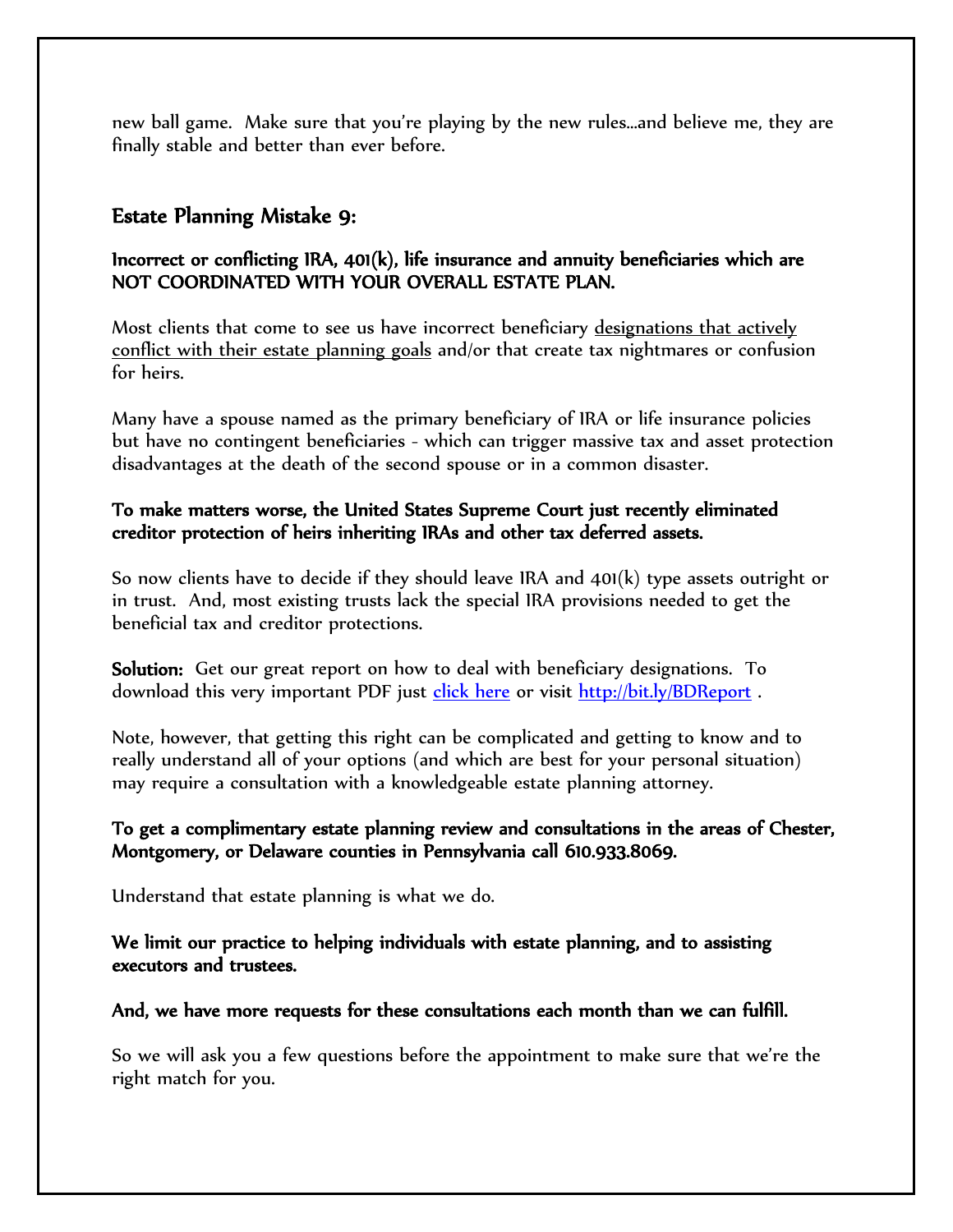And, forgive us if your appointment is out a few weeks.

Again, (except for our concierge clients who get priority appointment times) we do these on a first come first served basis. So, call 610-933-8069.

## Estate Planning Mistake 10:

#### Procrastinating. Even for those families and individuals who realize an estate plan can benefit them, the realization sometimes comes too late.

In many cases, an unexpected death or disability occurs and there is simply no time left to plan and even if there is, the situation no longer is optimal.

But you may have been thinking about this for years…perhaps since your children were born, you first faced a health problem, you realized that your wealth was really growing or from other triggers.

#### So how can you get yourself to act now to stop procrastinating?

Solving procrastination: It's actually quite simple. A single and simple act that moves you on the path to getting it done is to make an appointment with experienced legal counsel.

A good firm will then send you (or have you down load) two things: 1) [an estate planning](http://www.paestateplanners.com/library/utbf-estate-planning-questionnaire.cfm)  [form](http://www.paestateplanners.com/library/utbf-estate-planning-questionnaire.cfm) that will ask you the right questions and get you thinking about your planning, and 2) [a set of materials](http://www.paestateplanners.com/reports/the-process-for-protecting-your-legacy-lifestyle-and-your-heirs-from-taxation-lawsuits-and-div.cfm) that will remind you of various jobs to be filled (such s the executor, trustee, and trust protector, and various techniques to think about.

Typically, there will be two appointments – the first to go through your goals and planning ideas, and the second to sign the documents that will make up and carry out your plans.

But, the simple act of calling for an appointment to do or to update your planning will end the worries of procrastination.

Before you know it, you'll have a plan built and customized specifically for you to carry out your specific goals and wishes and to benefit you and your heirs all the while reducing or eliminating many costs, probate fees, taxes and other delays and expenses.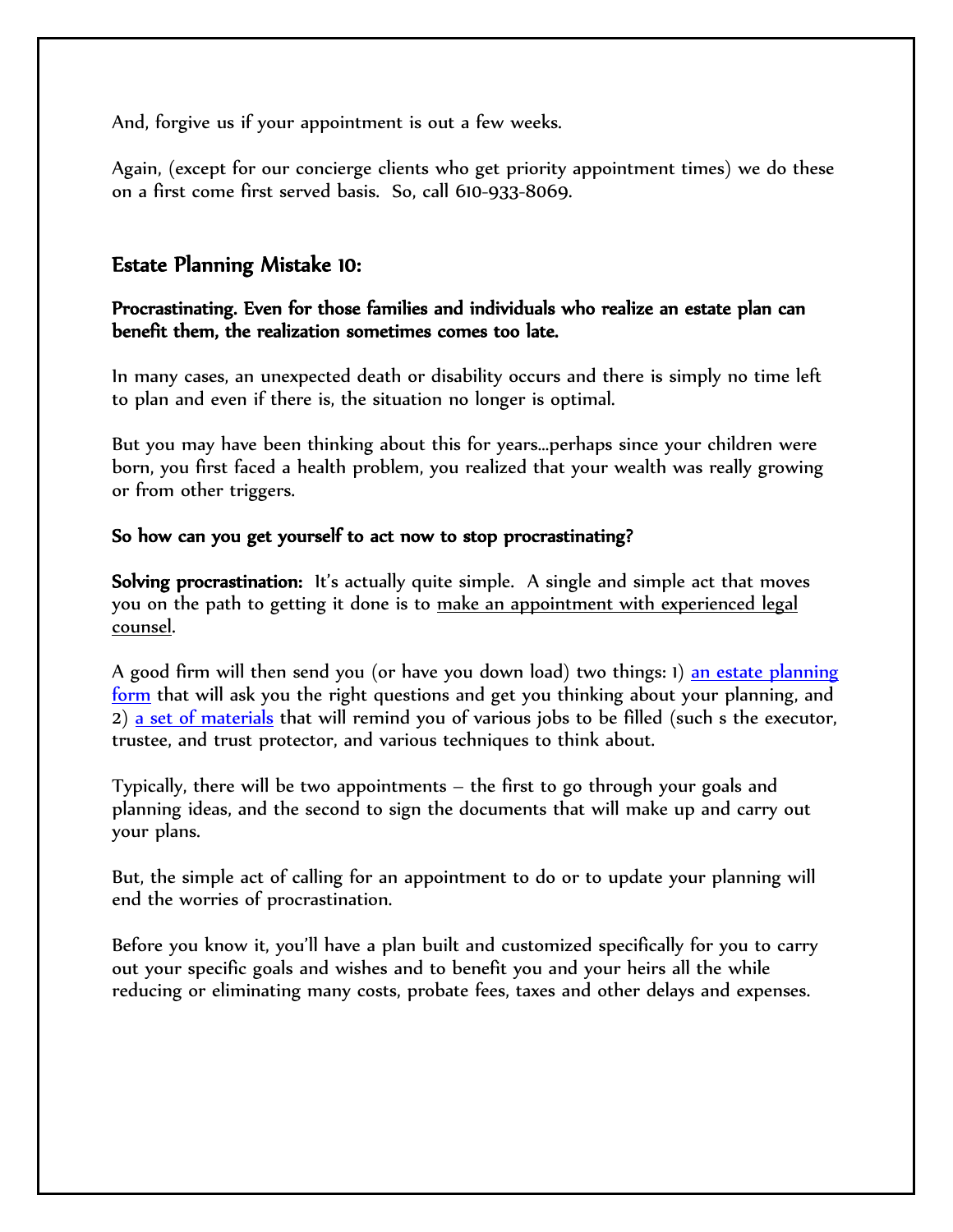# In Closing:

Thanks for taking the time to review the most common estate planning mistakes and how to avoid or to solve them.

Obviously, in the limited space we have in this article we cannot comprehensive review all of these issues, strategies, and techniques. There are literally hundreds of different types of trusts created under both wills and under living trusts and it's part of our job to narrow it down to the ones that make the most sense for you.

## And, estate planning is very sensitive to your personal facts, circumstances and your specific goals and objectives.

But to help you to learn more and to be a savvy consumer of estate planning services here are a few resources that we have prepared for you;

## Want to know more about how beneficiary designations are related to your will, trust, and estate planning and how to make sure that they match?

Get our great report on how to deal with beneficiary designations. To download this very important PDF just [click here.](http://www.paestateplanners.com/library/Beneficiary-Designation-Report.pdf)

Note, however, that getting beneficiary designations right can be complicated and getting to know and to really understand all of your options (and which are best for your personal situation) may require a consultation.

To get a complimentary estate planning review and consultations call 610.933.8069.

## Want to know more about the role of the executor, trustee and trust protector?

Or

## More about the different types of trusts and more advanced estate planning techniques?

[Click here](http://www.paestateplanners.com/reports/the-process-for-protecting-your-legacy-lifestyle-and-your-heirs-from-taxation-lawsuits-and-div.cfm) to download a powerful report Enhanced Estate Planning 2015 edition [PDF] and to watch an informative video, [click here](http://www.paestateplanners.com/reports/the-process-for-protecting-your-legacy-lifestyle-and-your-heirs-from-taxation-lawsuits-and-div.cfm)

Want to quickly get an idea of the benefits of long term care planning? Here's a video on protecting your spouse and heirs from nursing home spend down, click here to watch [now.](http://www.paestateplanners.com/video/protecting-your-assets-through-estate-elder-law-planning.cfm)

See these additional and useful articles from our archives and from Find Law on [Estate](http://estate.findlaw.com/planning-an-estate/estate-planning-keep-track-of-passwords-access-keys-and-pins.html)  [Planning: Keep Track of Passwords, Access Keys, and PINs,](http://estate.findlaw.com/planning-an-estate/estate-planning-keep-track-of-passwords-access-keys-and-pins.html) [Download our Estate Planning](http://www.paestateplanners.com/library/utbf-estate-planning-questionnaire.cfm)  [Checklist \[PDF\],](http://www.paestateplanners.com/library/utbf-estate-planning-questionnaire.cfm) and an article from Forbes Magazine [\(click here\)](http://www.forbes.com/sites/ashleaebeling/2014/10/30/irs-announces-2015-estate-and-gift-tax-limits/) for more information.